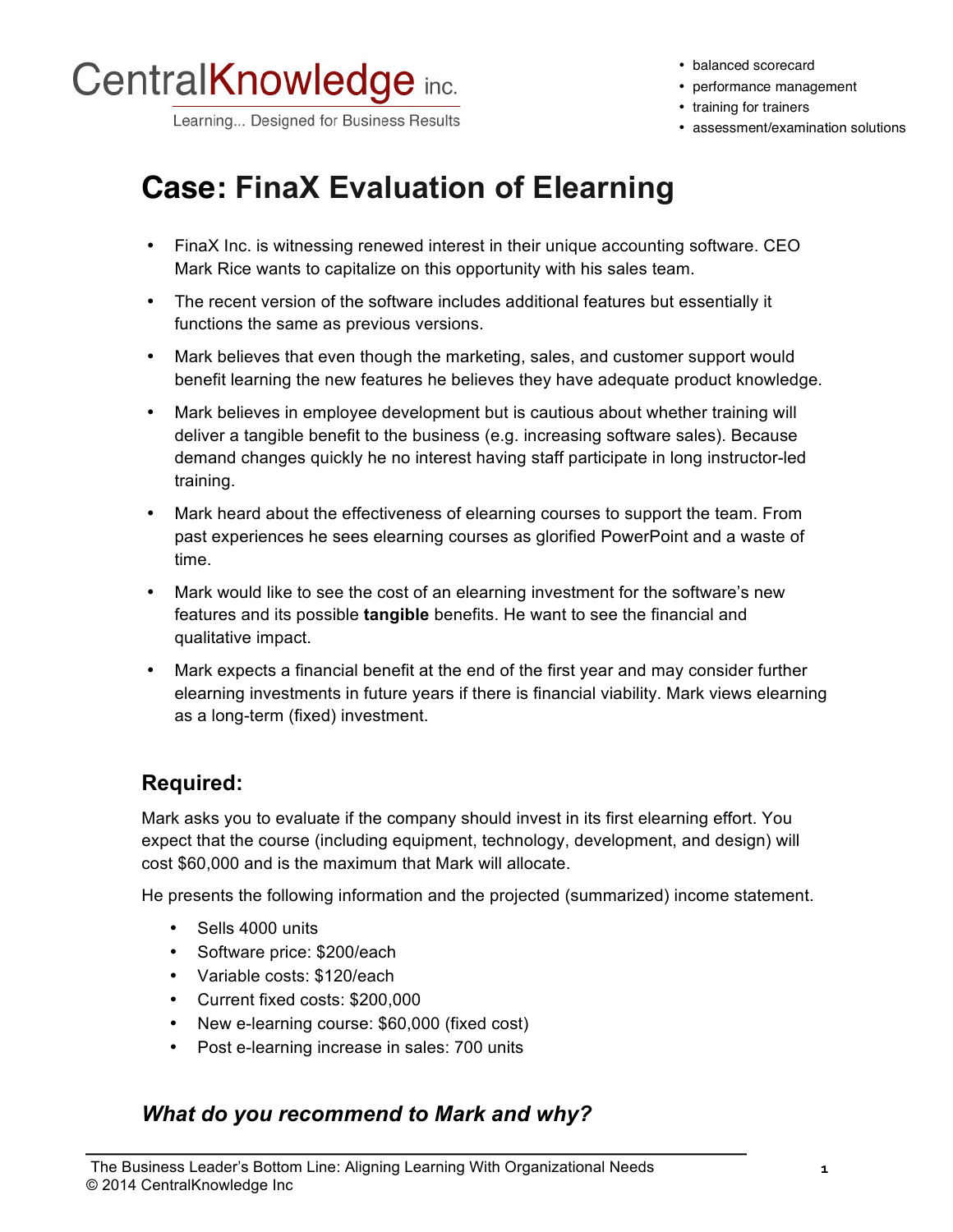# CentralKnowledge inc.

Learning... Designed for Business Results

• balanced scorecard

- performance management
- training for trainers
- assessment/examination solutions

### **A. Financial Considerations:**

|                             | <b>4000 Units No E-</b><br>learning | <b>700 Unit Increase</b><br>with E-learning | <b>Difference</b> |
|-----------------------------|-------------------------------------|---------------------------------------------|-------------------|
| <b>Revenues</b>             | \$800,000                           | \$940,000                                   | \$140,000         |
|                             | (4000x\$200)                        | (4700x\$200)                                | (700x\$200)       |
| <b>Less: Variable Costs</b> | \$480,000                           |                                             |                   |
|                             | (4000x\$120)                        |                                             |                   |
| Contrib. Margin             | \$320,000                           |                                             |                   |
|                             | (4000x\$80)                         |                                             |                   |
| <b>Less: Fixed Costs</b>    | \$200,000                           |                                             |                   |
| <b>Operating Income</b>     | \$120,000                           |                                             |                   |

What do I get if I give you the money you are asking for?"



Financial Results

1.  $\frac{1}{2}$  .  $\frac{1}{2}$  .  $\frac{1}{2}$  ,  $\frac{1}{2}$  ,  $\frac{1}{2}$  ,  $\frac{1}{2}$  ,  $\frac{1}{2}$  ,  $\frac{1}{2}$  ,  $\frac{1}{2}$  ,  $\frac{1}{2}$  ,  $\frac{1}{2}$  ,  $\frac{1}{2}$  ,  $\frac{1}{2}$  ,  $\frac{1}{2}$  ,  $\frac{1}{2}$  ,  $\frac{1}{2}$  ,  $\frac{1}{2}$  ,  $\frac{1}{2}$  ,  $\$ 2. \_\_\_\_\_\_\_\_\_\_\_\_\_\_\_\_\_\_\_\_\_\_\_\_\_\_\_\_\_\_\_\_\_\_\_\_\_\_\_\_\_\_\_\_\_\_\_\_\_\_\_\_\_\_\_\_\_\_\_\_\_\_  $3.$   $\overline{\phantom{a}}$ Performance Results What are the tangible benefits/results we can expect from doing this?"

|    | 2. $\overline{\phantom{a}}$         |
|----|-------------------------------------|
|    | $\begin{array}{c}\n3.\n\end{array}$ |
|    | 4.                                  |
| 5. |                                     |
|    |                                     |